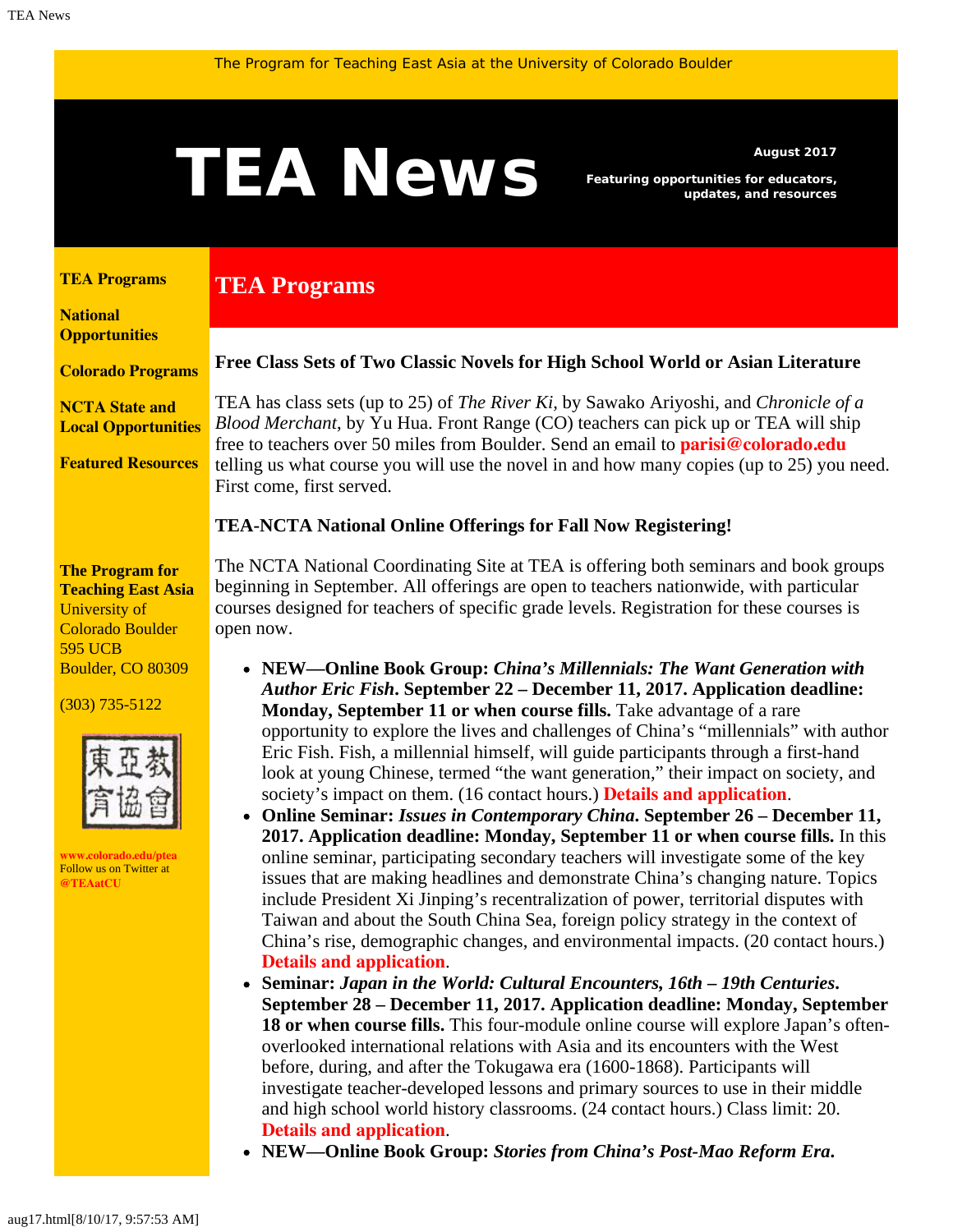**September 29 – November 20, 2017. Application deadline: Tuesday, September 12 or when course fills.** Acclaimed writer Liao Yiwu captures the impact of the Deng Xiaoping reform era of the 1980s and '90s through vivid interviews with a range of Chinese citizens, capturing the impact of a new government's new directions and goals on Chinese society and individuals. (16 contact hours.) Class limit: 20. **[Details and application](http://www.colorado.edu/ptea/sites/default/files/attached-files/stories-from-post-mao_0.pdf)**.

**NEW—Online Book Group:** *Japan through Children's Literature: Kamakura, A Seaside Town.* **October 6 – Early December 2017**. **Application deadline: Monday, September 25 or when course fills**. The city of Kamakura offers an engaging window into Japan, past and present. In this book group, participants will consider two Kamakura-based books by author Holly Thompson—*The Wakame Gatherers* and *Falling into the Dragon's Mouth*—to explore history, geography, traditional and contemporary culture, and the lives of children today. Open to elementary and middle school teachers. Features a live webinar with the author. (15 contact hours.) Class limit: 20. **[Details and application](http://www.colorado.edu/ptea/sites/default/files/attached-files/fall2017jpkidlitbgflyer.pdf)**.

### **TEA September Workshops**

*Integrating the Social Studies Across World History with the Silk Road.* **Saturday, September 9, 8:30 a.m. – 4:30 p.m.** Using the Silk Road as a common topic, this oneday workshop is designed to aid Colorado teachers in pulling the core concepts and tools from history, geography, civics, and economics emphasized in Colorado's seventh-grade social studies standards into their world history curriculum. Presentations from the Program for Teaching East Asia, Colorado Geographic Alliance, and Colorado Council for Economic Education will help teachers integrate all the social studies disciplines into instruction. Registration is \$25; 0.5 graduate credit will be available for an additional fee. Register **[here](http://www.ccee.net/integrating-social-studies)**.

*Teaching Korea in the Globalizing World.* **Saturday, September 23, 2017, 8:30 a.m. – 4:15 p.m.** Examine strategies for developing critical thinking and media literacy skills through study of contemporary North and South Korea. Through presentations by Korea studies professors and curriculum sessions with TEA staff, participants will consider how to engage students in exploring political ideology, economic development, and national identity on the Korean peninsula. **[Flyer and registration](http://www.colorado.edu/ptea/sites/default/files/attached-files/korea92317flyer2.pdf)**.

# **National Opportunities**

**Study Tour:** *Education in China***. July 9-18, 2018.** The National Council for the Social Studies, in collaboration with Education First Tours, is offering this 10-day study tour of Beijing, Shanghai, and Xi'an, including cultural and historic sites. A primary focus of the tour will be gaining a deeper understanding of the largest education system in the world. For more information, including costs, visit the NCSS **[website](http://www.socialstudies.org/professional-learning/tours)**.

# **Colorado Programs**

*New Perspectives on North Korea: Building the Socialist Future in the Cold War Era.* **Friday, September 22, 2017.** The Center for Asian Studies and CU Boulder History